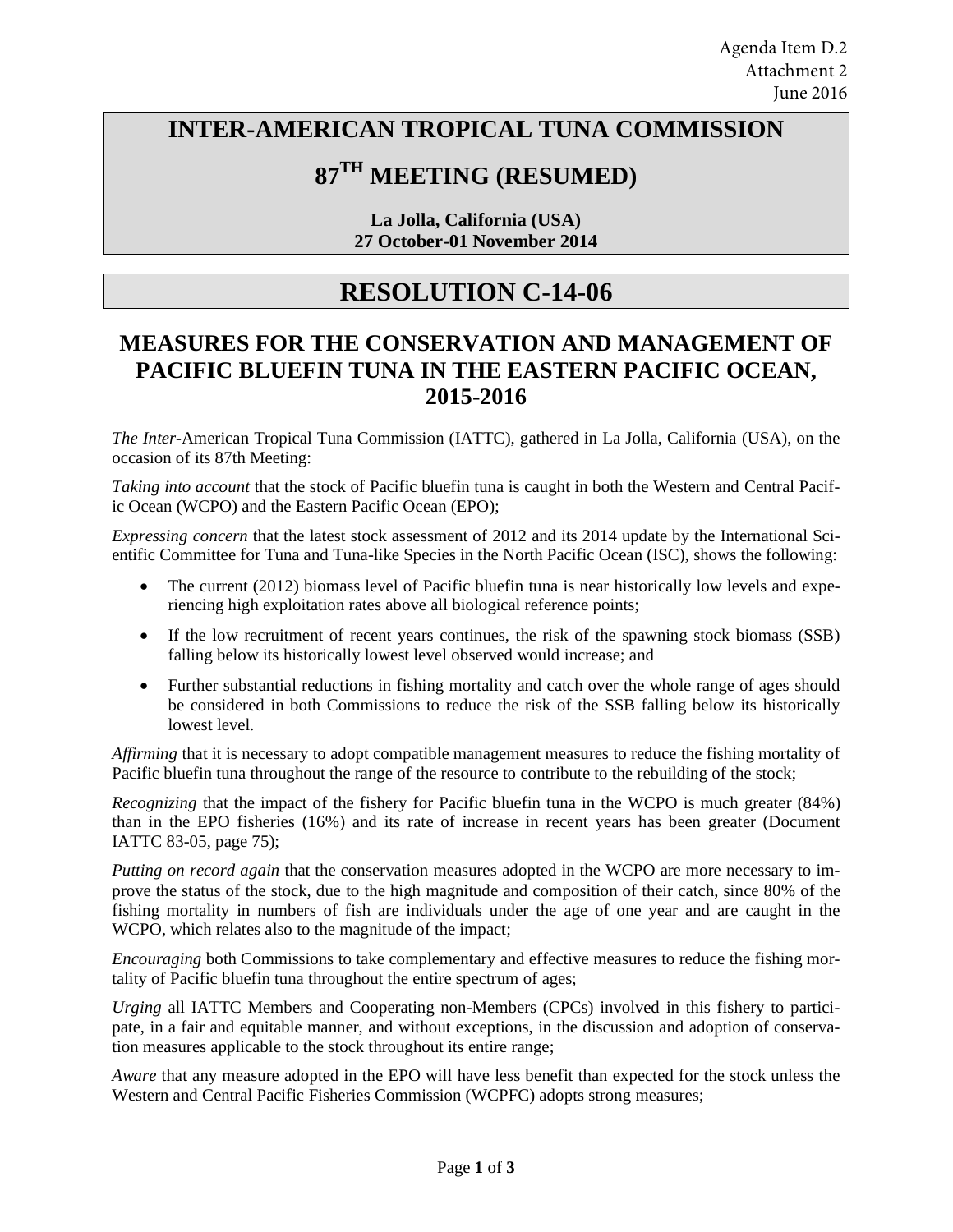*Mindful* that these measures are intended as an interim means for exercising caution towards assuring sustainability of the Pacific bluefin tuna resource and urging comparable action by the WCPFC, and that future conservation measures should be based not only on these interim measures, but also on the development of future scientific information and advice of the ISC and the IATTC scientific staff;

*Taking into account* the IATTC scientific staff's conservation recommendation that a reduction of 20% to 45% in catches would be beneficial for the stock, provided that these reductions are implemented over the entire range of the stock;

*Noting* that, in the EPO, the average annual commercial catch during 2010-2012 was 5,769 metric tons, and the average annual sport catch during that time was 411 metric tons;

*Also noting* that the IATTC has adopted mandatory conservation and management measures for bluefin tuna for 2012-2014, and that the measures resulted in reducing catches in the EPO;

*Desirous* that combined conservation and management measures by the WCPFC and the IATTC, together with other voluntary measures aimed at reducing fishing mortality, should be implemented to better contribute to the condition of the Pacific bluefin tuna population; and

*Concerned* that measures adopted in the EPO alone will not fulfill their objective if effective and substantial measures are not taken for all fisheries involved by both Commissions;

#### *Resolves as follows*:

- 1. During 2015 and 2016, in the IATTC Convention Area, total commercial catches of Pacific bluefin tuna by all CPCs shall not exceed 6,600 metric tons, for an effective annual catch of 3,300 metric tons in each year. No CPC shall exceed 3,500 metric tons in 2015. . In the event that the total actual catch in 2015 is either above or below 3,300 metric tons, the catch limit for 2016 shall be adjusted accordingly to ensure that the total catch for both years does not exceed 6,600 metric tons.
- 2. Included within the catch referenced in paragraph 1 is the provision for any CPC other than Mexico with historical commercial catches of Pacific bluefin in the Convention Area to catch up to 600 metric tons of Pacific bluefin in 2015 and 2016 combined, provided that (1) the catch of any such CPC in either year shall not exceed 425 metric tons and (2) in the event that the catch of any such CPC in 2015 exceeds 300 metric tons, the catch of that CPC in the IATTC Convention Area in 2016 shall not exceed 200 metric tons. The catch limit for each CPC other than Mexico under this paragraph for 2016 will be subtracted and reserved from the total catch limit remaining in paragraph 1 for the exclusive use of that CPC in 2016.
- 3. CPCs should endeavor to manage catches by vessels under their respective national jurisdictions in such a manner and through such mechanisms as might be applied, with the objective of reducing the proportion of fish of less than 30 kg in the catch toward 50% of total catch, taking into consideration the scientific advice of the ISC and the IATTC staff. At the annual meeting of the IATTC in 2016, the scientific staff shall present the actual results of the 2015 fishing season in this regard for the Commission's review.
- 4. This reduction applies to Pacific bluefin tuna of all sizes, not only to fish of less than 30 kg.
- 5. In 2015, each CPC must take meaningful measures to reduce catches of Pacific bluefin tuna by sportfishing vessels operating under its jurisdiction to levels comparable to the levels of reduction applied under this resolution to the EPO commercial fisheries until such time that the stock is rebuilt. Each CPC will report to the Commission prior to the 2015 annual meeting the specific measures taken or that will be taken to ensure such sportfishing levels have been or will be achieved. The Director shall share such reports with all interested CPCs. Beginning in 2015, each CPC will report sportfishery catches of Pacific bluefin tuna semi-annually to the Director.